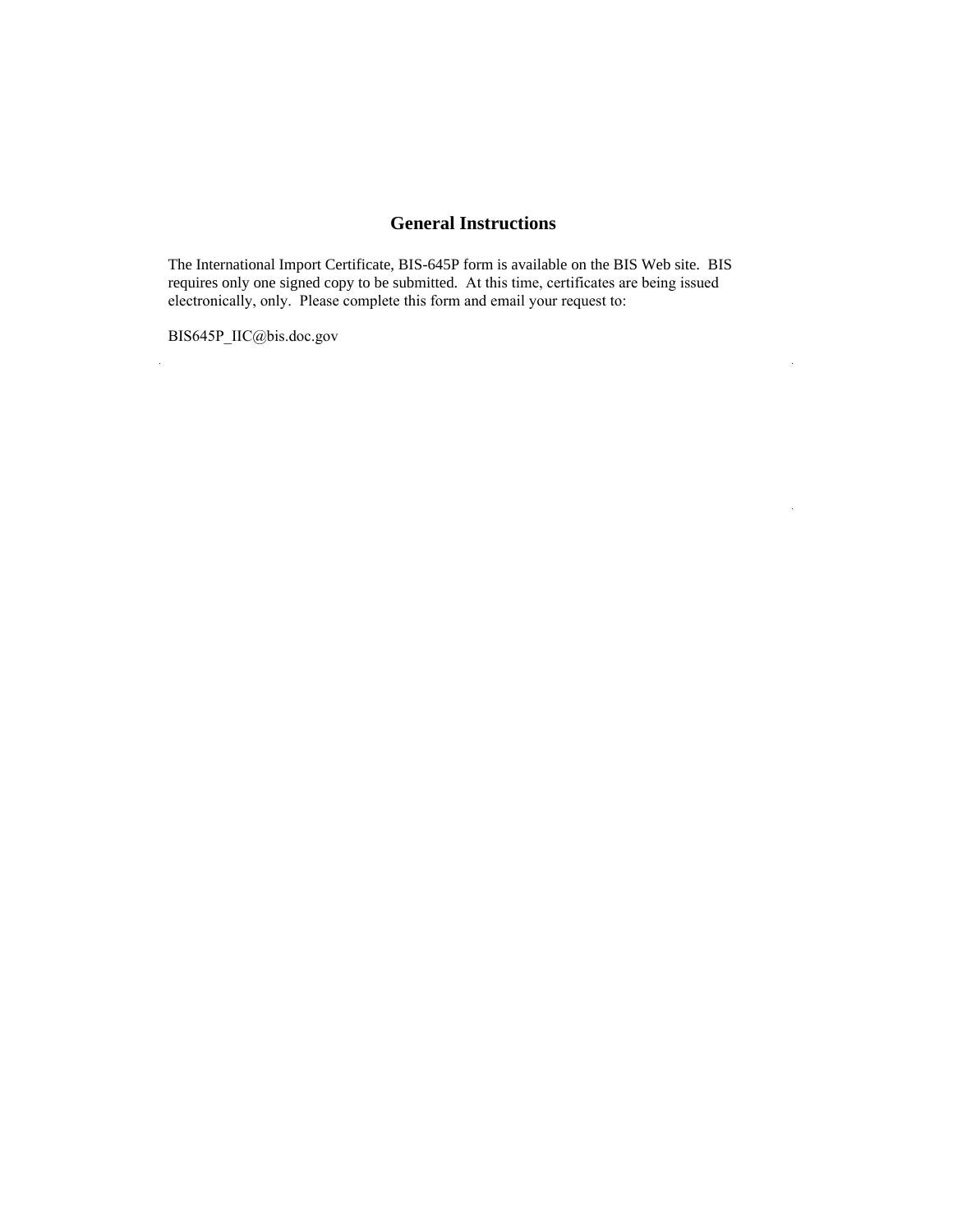| <b>U.S. DEPARTMENT OF COMMERCE</b><br><b>Bureau of Industry and Security</b><br><b>U.S. DEPARTMENT OF THE TREASURY</b><br><b>Bureau of Alcohol, Tobacco and Firearms</b><br><b>U.S. DEPARTMENT OF STATE</b><br><b>Office of Munitions Control</b> | INTERNATIONAL IMPORT CERTIFICATE<br>(CERTIFICAT INTERNATIONAL D'IMPORTATION)                                                                                                                                                                                                                                                                                                                                                                                                                                                                                                                                                                                                             |                        |                                       |
|---------------------------------------------------------------------------------------------------------------------------------------------------------------------------------------------------------------------------------------------------|------------------------------------------------------------------------------------------------------------------------------------------------------------------------------------------------------------------------------------------------------------------------------------------------------------------------------------------------------------------------------------------------------------------------------------------------------------------------------------------------------------------------------------------------------------------------------------------------------------------------------------------------------------------------------------------|------------------------|---------------------------------------|
| Read instructions on the reverse side before completing and<br>NOTE:<br>submitting this form. (Lire les instructions au verso avant de<br>remplir et de presenter la présente formule.)                                                           | Certificate Number                                                                                                                                                                                                                                                                                                                                                                                                                                                                                                                                                                                                                                                                       |                        |                                       |
| 1. U.S. Importer/Importateur (Name and address-Nom et adresse)<br>2. Exporter/Exportateur (Name and address-Nom et adresse)                                                                                                                       | FOR U.S. GOVERNMENT USE (Réservé pour le Gouvernment des Etats-<br>Unis)                                                                                                                                                                                                                                                                                                                                                                                                                                                                                                                                                                                                                 |                        |                                       |
|                                                                                                                                                                                                                                                   | If this form has been approved by the Department of Commerce or the De-<br>partment of State, it is not valid unless the official seal of the Department of<br>Commerce, or the Department of State, appears in this space. If this form is<br>approved by the Treasury Department, a seal is not required. (Si ce formulaire<br>a été approuvé par le Ministère du Commerce, ou le Ministère des Affaires<br>Etrangères, il n'est pas valide à moins qu'un sceau officiel du Ministère du<br>Commerce ou du Ministère des Affaires Etrangères soit apposé sur le docu-<br>ment. Si ce formulaire est approuvé par le Ministère des Finances, un sceau<br>officiel n'est pas nècessaire. |                        |                                       |
| 3.<br>Description of goods<br>(Désignation de la Marchandise)                                                                                                                                                                                     | TSUS Anno. No.<br>(Numéro de la<br>liste)                                                                                                                                                                                                                                                                                                                                                                                                                                                                                                                                                                                                                                                | Quantity<br>(Quantité) | Value<br>(Valeur)<br>(FOB, CIF, etc.) |
|                                                                                                                                                                                                                                                   |                                                                                                                                                                                                                                                                                                                                                                                                                                                                                                                                                                                                                                                                                          |                        |                                       |

### 4. Representation and undertaking of U.S. importer or principal

The undersigned hereby represents that he has undertaken to import into the United States of America under a U.S.Consumption Entry or U.S.Warehouse Entry the commodities in quantities described above, or, if the commodities are not so imported into the United States of America, that he will not divert, transship, or reexport them to another destination except with explicit approval of the Department of Commerce, the Department of State, or the Department of the Treasury, as appropriate. The undersigned also undertakes to notify the appropriate Department immediately of any changes of fact or intention set forth herein. If a delivery verification is required, the undersigned also undertakes to obtain such vertification and make disposition of it in accordance with such requirement. Any false statement willfully made in this declaration is punishable by fine and imprisonment. (See experts from U.S. Code on reverse side.)

Declaration et engagement de l'importateur ou du commettant des Etats-Unis

Le soussigné déclare par la présente qu'il a pris l'engagement d'importer aux Etats-Unis d'Amérique, en vertu d'une Déclaration américaine de Mise en Consommation, ou d'une Declaration americaine d'Entree en entrepot, la quantite de produits ci-dessus et que, dans le cas ou ces produits ne seraient pas ainsi importes aux Etats-Unis d'Amérique, il ne le détournera, ne les transbordera, ni les réexportera a destination d'un autre lieu, si ce n'est avec l'approbation explicite du Ministère<br>du Commerce, du Ministère des Affaires Etrangères ou Ministère intéressé des Etats-Unis de tous changements survenus dans les actes ou les intentions énoncés dans la présente déclaration. Si demande est faite d'une confirmation de la livraison le soussignè prend également l'engagement d'obtenir cette confirmation et d'en disposer de la manière prescrite par cette demande Toute fausee declaration faite intentionnellement espose 1'auteur aux penalites prevues par la loi. (Voir Extrait du Code des Etats-Unis au verso.)

Type or Print (Priere d'ecrire a la machine ou en caractères d imprimerie)

> Name of Firm or Corporation (Nom de la Finne ou de la Societe)

Signature of Authorized Official (Signature de l'agent ou employé autorisé)

Narne and TItle of Authorized Official (Nom et titre de l'agent ou employé autorisé)

> Date of Signature (Date de la signature)

This document ceases to be valid unless presented to the competent foreign authorities within six months from its date of issue. (Le present document perd sa validité s'il n'est pas remis aux autorités étrangères compétentes dans un délai de six mois à compter de sa délivrance.)

No import certification may be obtained unless this International Import Certificate has been completed and filed with the appropriate U.S. Government agency (Department of Commerce: 50 U.S.C. app. §2411, E.O. 1221415 C.ER. §368; Department of the Treasury; 22 U.S.C. §2778, E.O. 11959,27 C.ER. §47; Department of State: 22 U.S.C.2778, 2779, E.O. 11958,22 C.ER. §123).Information furnished herewith is subject to the provisions of Section 12(c) of the Export Administration Act of 1979,50 U.S.C. app. 2411(c), and its unauthorized disclosure is prohibited by law.

FOR U.S. GOVERNMENT USE (Réservé au Gouvernement des Etats-Unis)

Certification: This is to certify that the above declaration was made to the U.S. Department of Commerce, State, or Treasury through the undersigned designated official thereof and a copy of this certification is placed in the official files.

Certification : Il est certifié par la présente que la déclaration ci-dessus a été faite au Ministere du Conunerce, des Affaires Etrangeres, ou des Finances des Etats-Unis par l'intermediaire du fonctionnaire autorise sousssigne de ce Ministere et qu'une copie de ce certificat a été conservée dans les archives officielles.

Signature Date \_

Designated Commerce, State, or Treasury Official (Fonctionnaire competent du Ministere du Commerce, d'Etat, ou du Tresor) Date

Type or Print (Prière d'écrire a la machine ou en caractères d imprimerie)